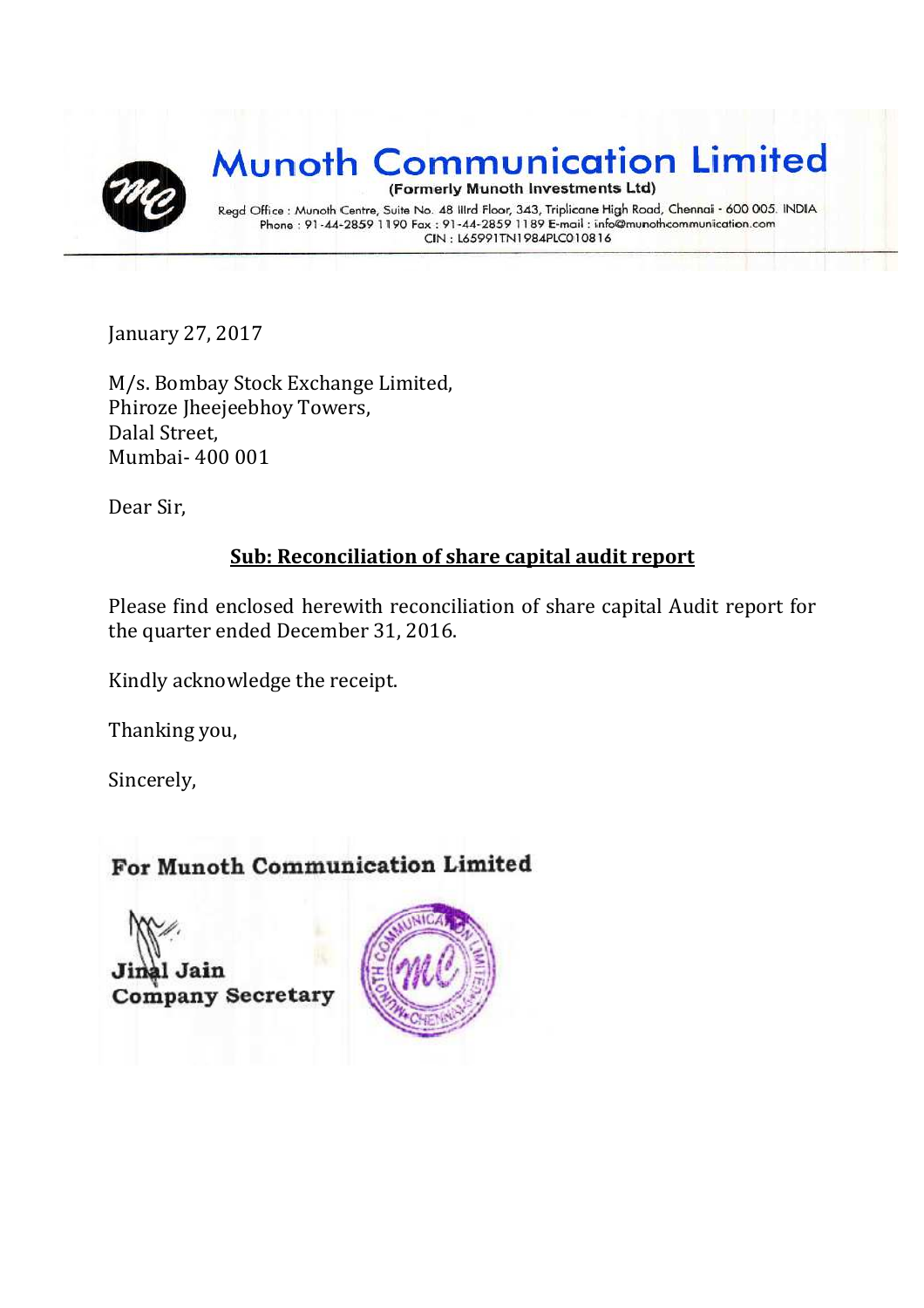

# K M RAMAKRISHNAN & CO Chartered Accountants

To.

The Board of Directors **MUNOTH COMMUNICATION LIMITED** Suite No. 48, "Munoth:Centre", 343 Triplicane High Road, Chennai - 600 005.

Dear Sir,

## SUB: REGONCILIATiON OF SHARE CAPITAL AUDIT REPORT

I have examined the Register of Members, beneficiary details furnished by the I have examined the Register of Members, beneficially dominate the MUNOTH<br>Depositories and other related records / documents maintained by The MUNOTH Depositories and other related records / documents maintained by the<br>COMMUNICATION LIMITED (hereinafter referred to as "the Company") and its<br>COMMUNICATION LIMITED (Annual The CAMEO CORPORATE SERVICES LIMITED, COMMUNICATION LIMITED (hereinatter referred to as the company of LIMITED,<br>Registrars and Share Transfer Agents, The CAMEO CORPORATE SERVICES LIMITED, for issuing this certificate, in accordance with Letter No. DD&CC/FITTC/CER-16-2004<br>dated 31.12.2004 issued by Securities Exchange Board of India

in my opinion and to the best of my knowledge and according to the information and<br>In my opinion and to the best of my knowledge and according as considered necessary, I explanations given to me and based on such verification as considered necessary, I hereby report the following:

#### **CERTIFICATE**

| 5 | For the quarter ended<br><b>ISIN</b><br><b>Face Value</b><br>Name of the Company<br><b>Registered Office Address</b> |  | 31 <sup>st</sup> December 2016<br>INE410E01015<br>Rs. 10/-<br><b>MUNOTH COMMUNICATION</b><br>LIMITED<br>Suite No. 48, "Munoth Centre",<br>343 Triplicane High Road,<br>Chennai - 600 005.<br>Suite No. 48, "Munoth Centre",<br>343 Triplicane High Road,<br>Chennai - 600 005.<br>28591190 & 28591189 |  |
|---|----------------------------------------------------------------------------------------------------------------------|--|-------------------------------------------------------------------------------------------------------------------------------------------------------------------------------------------------------------------------------------------------------------------------------------------------------|--|
|   | 6 Correspondence Address                                                                                             |  |                                                                                                                                                                                                                                                                                                       |  |
|   | <b>Telephone &amp; Fax Nos</b><br>Esmail Address                                                                     |  | cs@munothcommunication.com                                                                                                                                                                                                                                                                            |  |



 $Cosh A 2$ 

NY, NANDAMBAKKAM, CHENNAI -600 089. TELE /FAX 044/22326344 E-MAIL. ramakrishnankm@red iffmail.com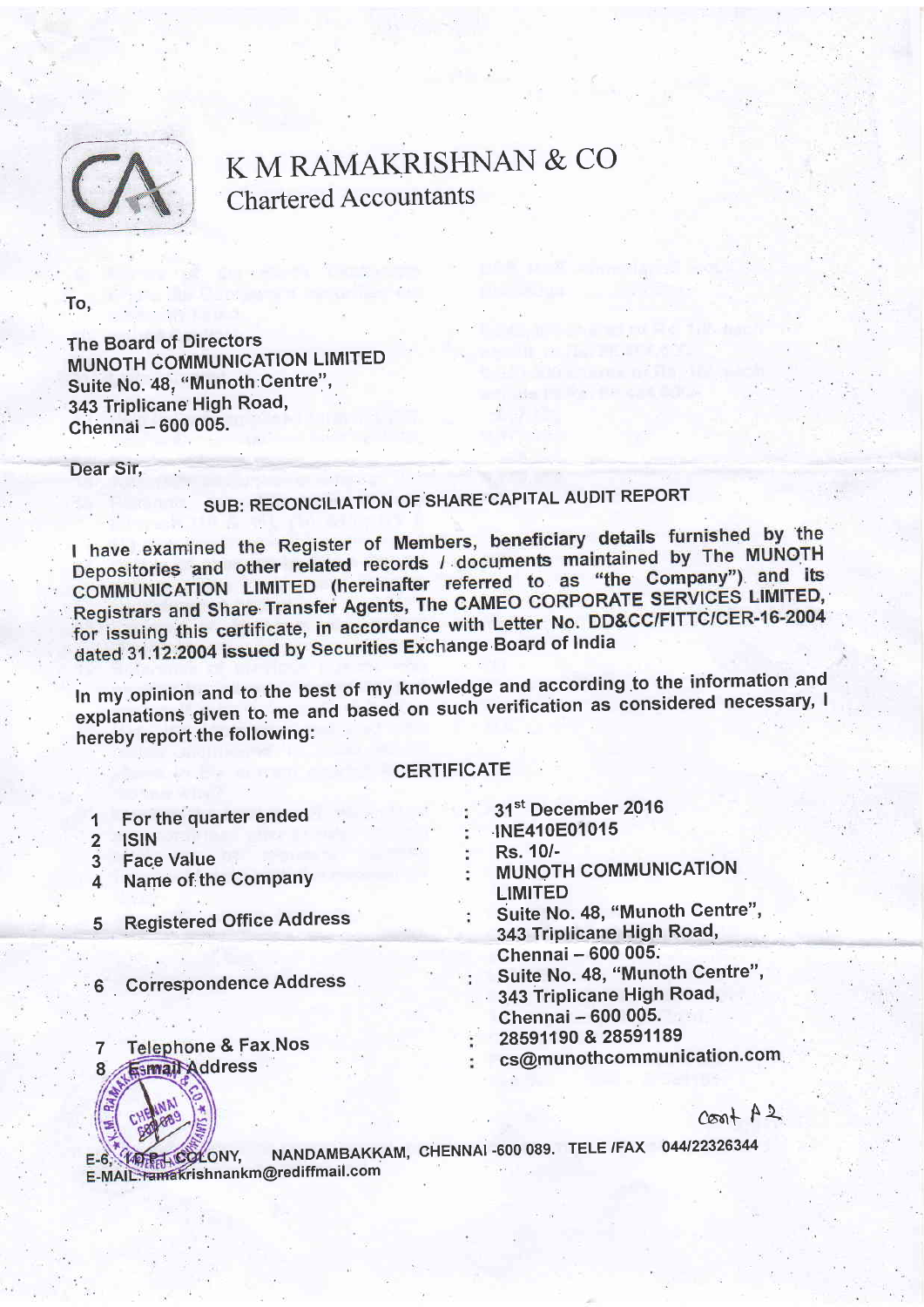

### K M RAMAKRISHNAN & CO Chartered Accountants

 $-A$  -

- 10 Issued Capital Names of the Stock Exchanges where the Company's securities are presently listed
- 11 Listed Capital

12 Held in Dematerialised form in CDSL

- 13 Held in Dematerialised form in NSDL
- 14 Physical Shares
- 15 Total (12+13+14) (No. of Shares)
- 16 Reasons for difference if any between (10 & 11), (10 & 15), (11 & 1s)
- 17 Details of changes in Share Capital during ' the quarter under consideration (if anY)
- 18 Register of Members is updated (Yes/No)
- 19 Reference of previous quarter with regard to excess dematerialised shares, if any
- 20 Has the company resolved the matter mentioned in point no.-19 above in the current quarter if not reason whY?
- 21 Mention the total no. of requests, if any, confirmed after 21 days and the total no. of requests pending . beyond 21 days with the reasons for delay

Name, Telephone & Fax No. of the 22 Compliance Officer of the Company

BSE, MSE, Ahmedabad Stock Exchange

9,649,400 shares of Rs. 10/- each equals to Rs. 96,494,0001- 9,649,400 shares of Rs. 10/- each equals to Rs. 96,494,000/-467,188 7.873,994 1,308,218 . 9,649,400 Nil Nil

Yes Nil

N.A

Nil

**MS. JINAL JAIN** Company SecretarY MUNOTH COMMUNICATION LIMITED Suite No. 48, "Munoth Centre", 343 Triplicane High Road,<br>Chennai – 600 005. Phone No.: 044 - 28591190 Fax No.  $:044 - 28591189$ 

 $cont 13$ 



, NANDAMBAKKAM, CHENNAI 600 089. TELE /FAX 044/22326344 rish nankm@red iffmail.com